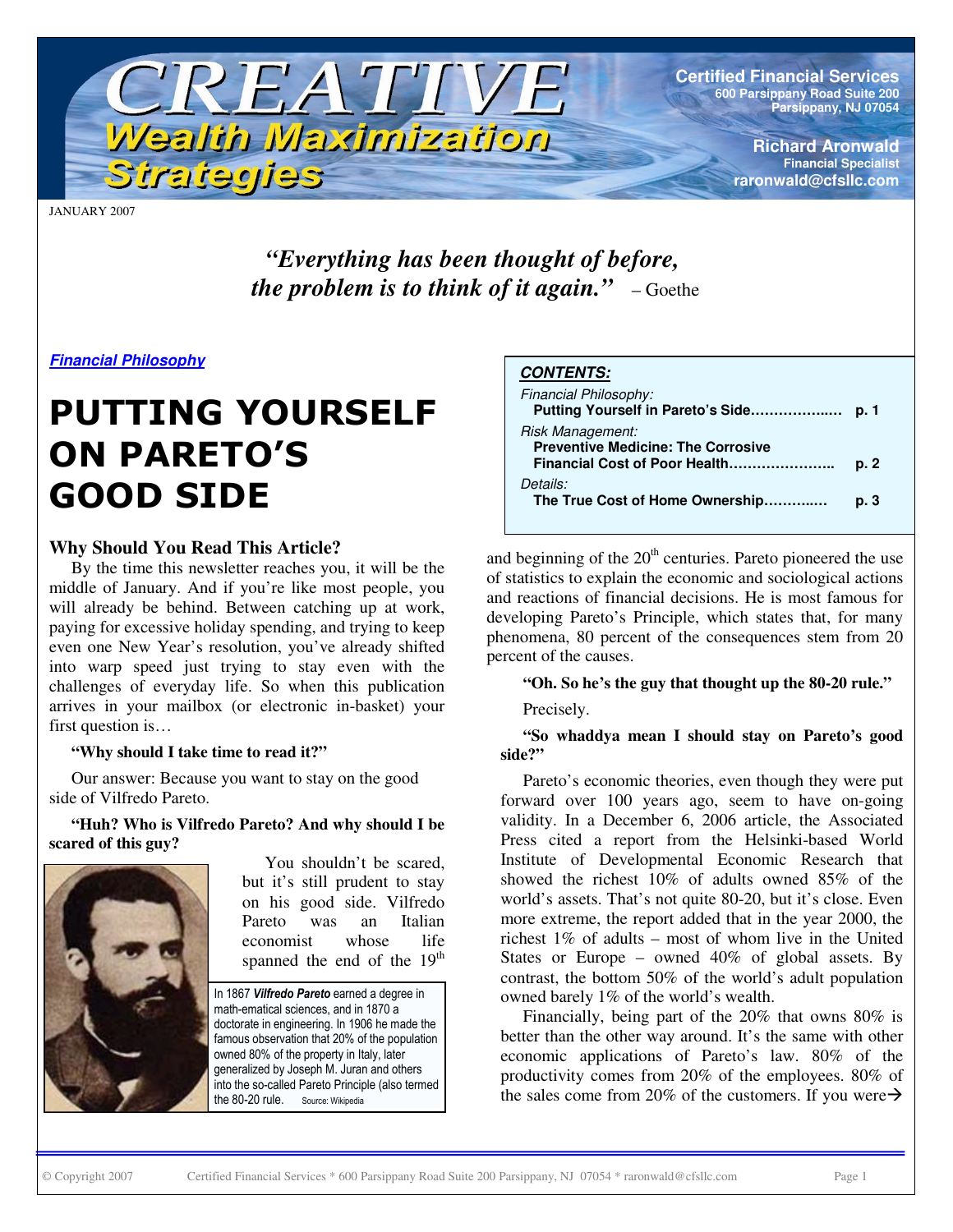an employee, you would probably want to be one of thecompany's 20-percenters, right? And as a customer, which group is most important, the 20% that comprises 80% of its business or the other way around?

In most circumstances, the 20% group is the one with the advantage, especially when it comes to money. That's what we mean by staying on Pareto's good side.

**"And how does reading this newsletter help me stay on Pareto's good side?"**

If the Pareto Principle is true (and we'll assume that it is at least a little bit true), people are forced to consider the ramifications of its validity. Those in the financial business – investment firms, insurance companies, banks, and the like – are inevitably drawn to focusing on either those in the 80% or those in the 20%. And from our perspective, this is where things get interesting.

For those focused on the 20%, the purpose of any analysis, commentary, strategy or financial vehicle is simple: "How do I get to be part of the 20%? And if I'm already part of the 20%, how do I stay that way?"

For those in the financial arena whose business is focused on the 80% (after all, it's a much larger market), the goal isn't necessarily on having the 80% act like the 20%. Instead, quite often the underlying attitude is "the 80% isn't like the 20%, and probably never will be. Consequently, the 80% needs different analysis, commentary, strategy and investment vehicles."

This is a broad generalization, but from our perspective, much of the information presented through mass media outlets is geared toward helping the 80 percenters to improve the financial conditions of their 80% world. There's an 80% way to save, an 80% way to insure, and 80% way to buy a house, and an 80% way to retire.

While many of the financial issues may be the same, the 80% and 20% philosophies aren't compatible. As David Gunn says, *"80 percent of the rules of thumb apply only 20 percent of the time."* Our conclusion:

#### *If you want to become (or stay) a 20 percenter, knowing how to be a better 80 percenter isn't going to help you.*

This newsletter's purpose is to provide its readers with "20% information." Not surprisingly, it means some of the analyses, commentaries, strategies and financial vehicles might be a little outside the 80% box. That's why when the Associated Press leads off its financial New Year's Resolutions article with "maximize your  $401(k)$ ," we say "There might be a better alternative." When Internet insurers tout the lowest term life insurance premiums, we may make an argument for obtaining "expensive" whole life coverage instead. When bookstores promote the strategy of making bi-weekly mortgage payments as "The Banker's Secret" we give you reasons to keep the 30-year mortgage – and still pay it off early. That's why…

**"I get the picture. If I want to be a 20-percenter, I should pay attention to information that comes from a 20% perspective. But ya know, I've heard this before."**

We know. But you need to hear it often, because being in the 20% group isn't "natural." In many ways, it's abnormal. Think of the statistics from the Helsinki report cited earlier. Nine out of every ten adults are sharing 15% of the pie, while one holds the other 85%. The "normal" thing is to be in the 80 (or 90) percent.

But while the financial behaviors of the 80% may be the norm, it doesn't mean one's financial position is a matter of genetic destiny. Acknowledging some people may have certain material advantages that make it easier for them to be part of the 20% group, our opinion is that attitudes and actions are the greatest determinants of financial success. And ideas are the keys to shaping attitudes and determining actions. Hopefully, we are a resource for 20% ideas, attitudes and actions.

One of the "action" aspects of this newsletter is continually saying the same things in different ways each month. That's because repetition and reinforcement are the catalysts that allow people to move from merely understanding concepts to applying them. The first time you encounter a 20% idea it may make sense, but your understanding isn't great enough to really make you change. Over time though, the repeated exposure has an effect. Slowly or all of a sudden, you say "I've got it!"

That's why you should give this newsletter five or ten minutes of your time. Even if the information isn't new, it's something to remind you to keep taking steps to stay on the good side of Pareto.

> **"We are what we repeatedly do. Excellence, therefore is not an act, but a habit." - Aristotle**

**"One definition of an economist is somebody who sees something happen in practice and wonders if it will happen in theory." - Ronald Reagan**

#### *Risk Management*

# Preventive Medicine: The Corrosive Financial Cost of Poor Health

What's the biggest threat to your retirement? Is it inflation? A stock market crash? Taxes? No.

**It's** probably your health.  $\rightarrow$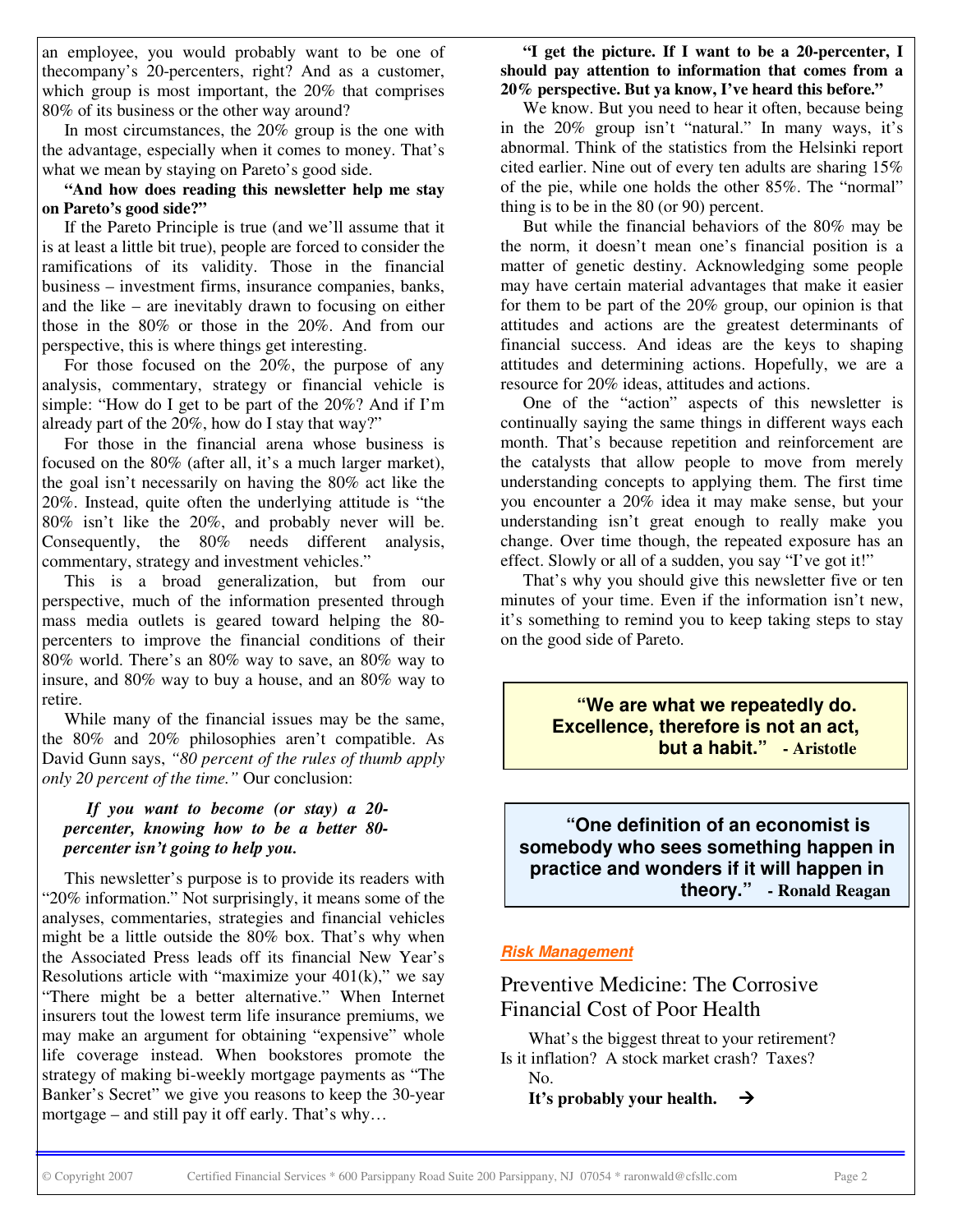More than any other issue, poor physical health (and the medical costs that come with it), can wreak financial havoc in your life. Inflation and taxes are "creeping threats" that may gradually erode your purchasing power,

but not obliterate your wealth. A stock market crash could be devastating, but it is possible to avoid or minimize the impact by diversifying or staying out of the market altogether. In



contrast, the financial effects of poor health can be sudden, on-going and overwhelming. And while you may physically recover from a major health incident, your finances almost certainly will not.

Poor health and old age have a long historical connection; as we get older our physical condition declines. But only recently have these two factors combined to make a significant financial impact. A hundred years ago, when someone's health failed, they often died shortly thereafter. Because the timeline from the onset of illness or infirmity to death was so short, and because the medical procedures to deal with these conditions were rudimentary or non-existent, there wasn't much cost.

Due to increased standards of living and advances in medical knowledge and treatment, health conditions which were once fatal can be treated. As a result life expectancy has increased. But so have the costs. And individuals are assuming a greater percentage of these health-care costs as employers cut back or eliminate health insurance benefits for retirees. How to provide for these health costs has become a major retirement issue.

In many ways, poor health has a financial impact similar to rust or other corrosive agents on a water conduit. For a long time, the functional capacity of pipe may not be impaired, but once a rupture occurs, there's no chance of restoring the pipe – it is broken beyond repair. Likewise, you may be able to get away with being physically negligent during your working years, but over time the strain catches up with you. And when it does, there may not be a remedy. And either way, the financial cost of attending to the problem is usually pretty steep.

What is the cost of health care in retirement? Robert Powell, in a March 14, 2006 *MarketWatch* column says:

*"A 65-year-old couple retiring today will need on average a tidy \$200,000 set aside to pay for medical costs in retirement, according to an annual Fidelity Investment study released this week."*

Powell elaborates on the Fidelity report, noting that Medicare B and D premiums accounted for \$64,000 of the estimated costs, while cost-sharing co-pays (\$72,000) and out-of-pocket costs (\$64,000), comprised the rest. The \$200,000 amount also didn't include expenses from overthe-counter medicines, dental care and long-term care, and was based on an assumed life expectancy of 85.

Even if you have a million dollars socked away for retirement, \$200,000 is a big chunk of change. And that amount assumes you stay reasonably healthy. Add nursing home or other long-term care expenses to the list, and the total health-care cost in retirement could be staggering. To make matters worse, expenses have been increasing at a rate of 5.8% since Fidelity started conducting the annual survey in 2002. At that rate of annual increase, 55-yearold couples are facing a \$350,000 obligation for health care costs if they retire in 10 years – more if their life expectancy has increased as well.

#### **How to pay for it?**

The obvious response to the daunting challenge of health-care costs in retirement? You'll just have to save more money. And expect to spend more of it for things like long-term care insurance, instead of a trip to Europe. But there may be another option.



Steve Vernon, the author of *Live Long and Prosper,* told Powell that he believes the best way to pay for medical costs is to maintain or adopt a healthy lifestyle now. "A lifetime of bad habits will result in higher medical costs," says Vernon.

The idea that taking care of yourself

can decrease your medical expenses is logical, but not necessarily profound. But the "wow" moment is this: Vernon estimates that pre-retirees and retirees "can reduce the odds of having high medical costs in retirement, and especially those associated with longterm care, such as nursing homes, by 75% simply by eating right, exercising and reducing stress."

75 percent? That means a \$200,000 obligation drops to \$50,000. Wow. That's a big deal!

So, if you want more money in retirement for enjoyable things like golf and trips to visit the grandkids, you might want to buy a treadmill, skip the super-sized fast food meals, and sign up for yoga classes. Not only will you look and feel better, but in an indirect way, you'll be saving for retirement.

A disclaimer: Obviously, there are no guarantees that getting healthier today will result in overall savings tomorrow. Further, just because you decide to embrace a healthier lifestyle, doesn't mean you can ignore the financial decisions related to the health care issues of retirement. But understand there is a strong connection between the health decisions you make today and the financial consequences that may be incurred tomorrow. "Most of the diseases and illnesses associated with longterm care are due to lifestyle decisions," says Vernon.  $\rightarrow$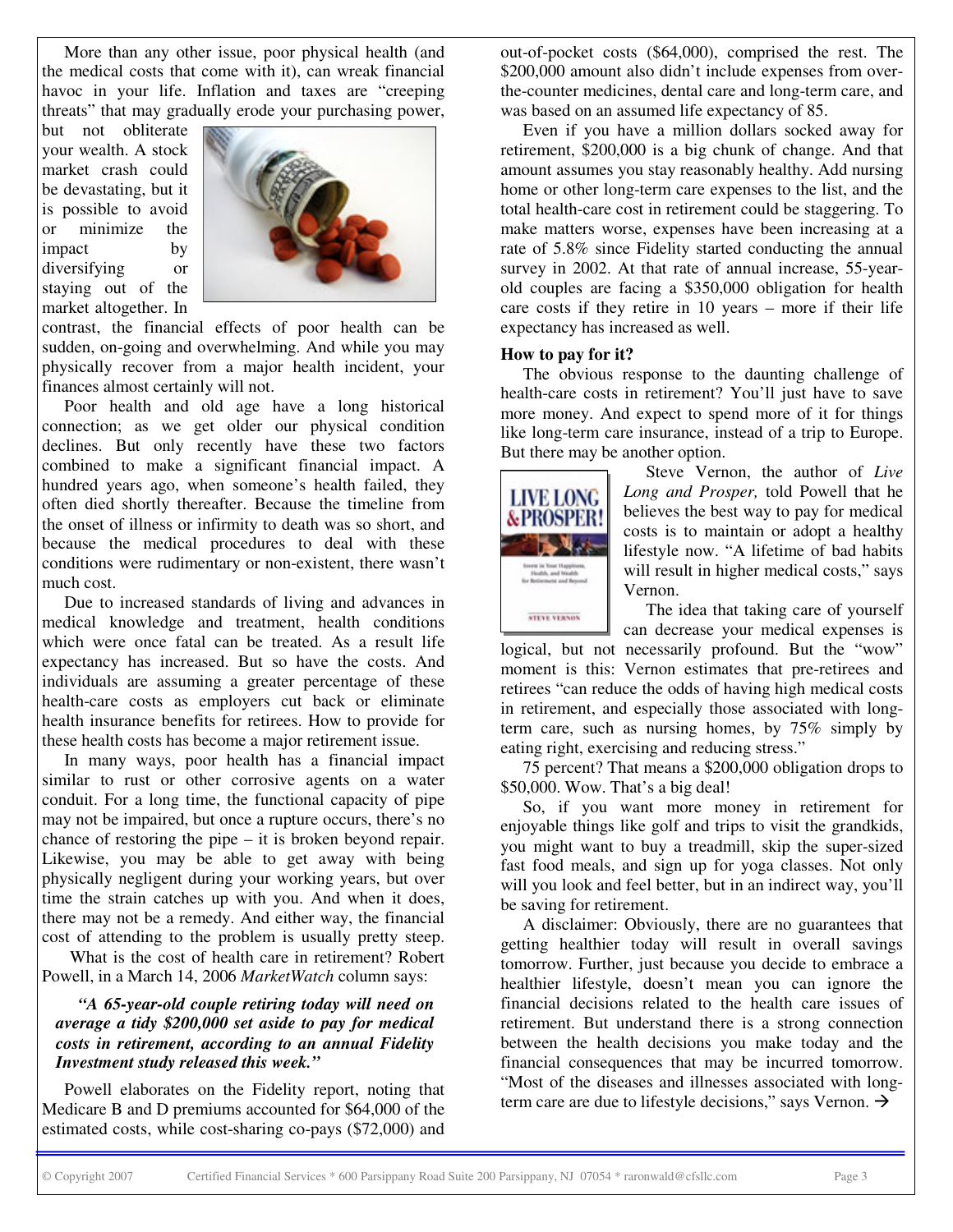It's been said that most people have a stronger motivation to protect what they already have as opposed to obtaining more. In that context, committing to a healthier lifestyle today could be considered a form of "nest egg protection." Thus, maintaining good health means being able to do more in retirement – from both a physical and financial perspective.

# *Details*

# The True Cost of Home Ownership

Even during the past decade, when low mortgage rates, flexible lending terms and skyrocketing housing values led to a boom in home ownership, some financial observers remained skeptical about the financial desirability of owning a home. And with the prospect of rising interest rates and flat or declining real estate values, more people are wondering: *Does it really pay to own your home?*

### **Items for consideration**

From a financial perspective, owning a home is a multi-layered transaction. This is because the purchase of a home (i.e., a personal residence), is not simply a calculation of the purchase price. The owning of a residence usually results in additional ongoing "carrying charges" such as interest, insurance, property taxes and maintenance expenses. All of these costs, while not part of the purchase

price for a home, are incurred as a result of the purchase and should be considered in

Financially speaking, owning a home is a multi-layered transaction. The purchase of a home is not simply a calculation of the purchase price.

evaluating the profit (or loss) realized from the decision to buy a home. The evaluation that follows is an attempt to include these factors in the financial analysis.

A financial concept that plays a prominent role in the evaluation of the economic value of a particular financial decision is "opportunity cost". Opportunity cost is a way to determine what the money used for one asset could have been worth if invested somewhere else. In theory, an opportunity cost calculation is one way to determine if your proposed decision, given other alternatives, is really the most profitable one. Application of opportunity cost calculations can be used to better assess the true value of owning a home.

#### **Arriving at an "average" scenario**

For purposes of this discussion, we have tried to construct a hypothetical "average" home ownership scenario. The real estate values, insurance costs and taxes in your region may vary significantly from this example, but hopefully our example can provide a template for making your own in-depth evaluation. Here's the scenario:

- Assume that a home was purchased for \$300,000 in 2004*. (According to a Federal Reserve Board report by Morris A. Davis and Michael G. Palumbo in May 2006, the national average home value in 2004 was \$307,000, with prices highest on the East and West Coasts, and lowest in the Southwest.)*
- We will assume the buyers are "moving up" and using the equity from their previous residence as a 20% down payment. Thus, the mortgage will be for \$240,000. Possessors of a good credit score, our hypothetical buyers obtain a fixed 30-year mortgage at 6% interest. This results in a monthly principal and interest payment of \$1,439.
- When you buy a home, you also assume the obligation of paying taxes on property. Calculating an average property tax is tricky, because there is no uniformity in how states assess and tax real estate. (The Affordable Housing Institute (AFI) notes that property tax rates vary so much that homeowners in New Jersey are assessed six times as much as those in Alabama.) However, AFI's David Smith, in a Jan. 31, 2006 weblog (affordablehousinginstitute.org)*,* calculates property tax as a percentage of annual income, with the U.S. average being 3.1%. Investopedia (investopedia.com) says "Generally speaking, most prospective homeowners can afford to mortgage a property that costs between 2 and 2.5 times their gross income." Thus, we'll assume our buyers have an annual income of \$150,000. This results in an average property tax bill of \$4,650/yr., or \$387.50/mo.
- Insurance costs can vary even more than property taxes, especially in areas like Texas and Louisiana that have been ravaged by hurricanes in the past few years. A March 31, 2006 article from *Forbes*, published on-line at *MSN Money (money central.msn.com)*, uses data from the National Association of Insurance Commissioners (data source: 2003) to determine a national average cost for homeowner's insurance as approximately 1% of the value of the home. In our example, that's \$3,000, or \$250/mo.
- Maintenance costs will also fluctuate greatly, depending on things like the size of the property, age of the home, etc. But Carlos Tejada, in a January 16, 2006 *Wall Street Journal* article, says it is reasonable to expect annual maintenance costs will be between 1% and 1.5% of the home's value. Choosing the lower number, that means another \$3,000 a year, another \$250/mo.  $\rightarrow$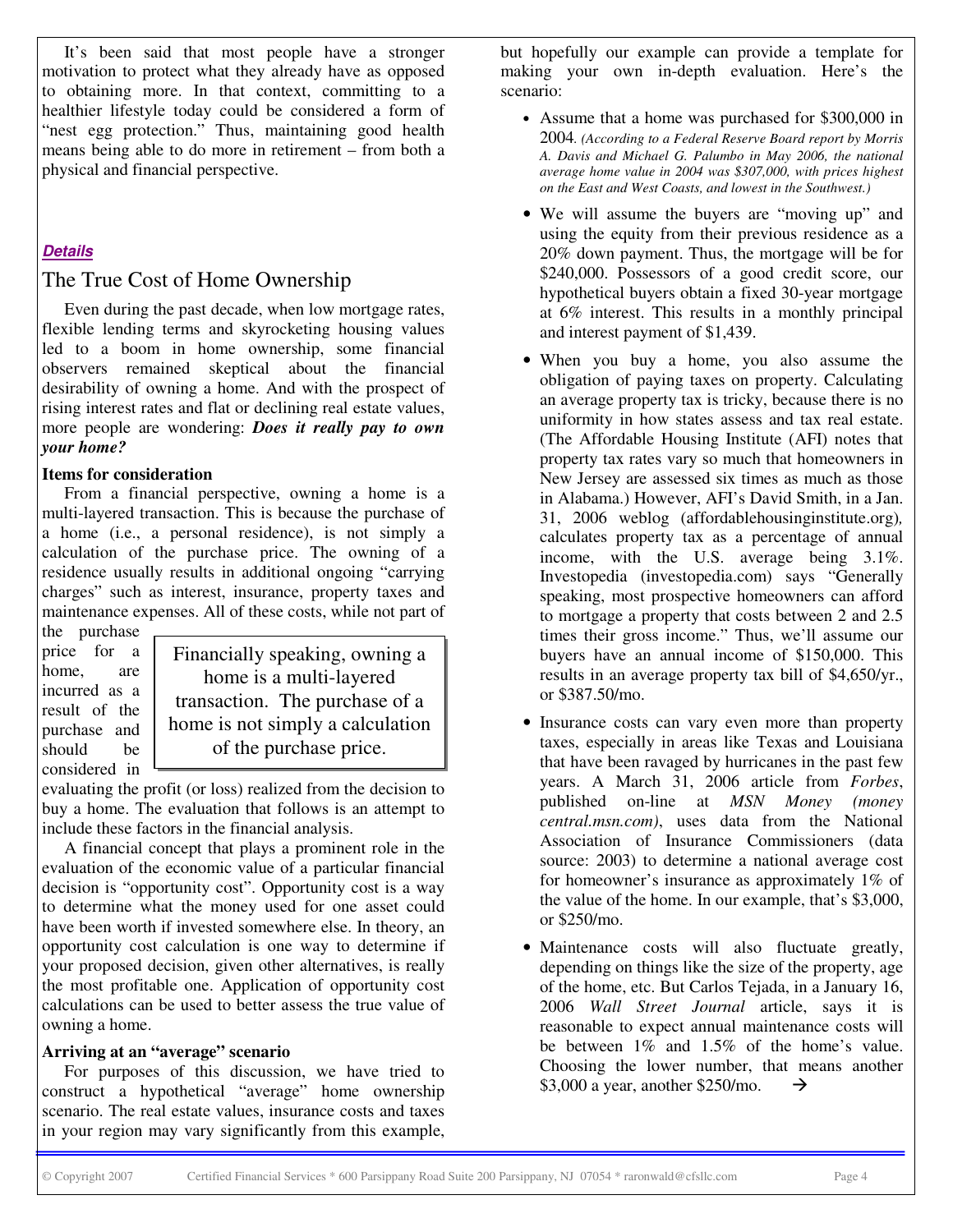Let's summarize the monthly costs of our hypothetical home ownership:

| \$1,439.00       |
|------------------|
| 387.50           |
| 250.00           |
| 250.00           |
| $$2,326.50/m$ o. |
|                  |

What do you get for \$2,326.50 each month? Well, obviously, you get a place to live, and all the psychological benefit that comes with having control of your own living space. Each mortgage payment adds to your equity. Over time, there's the expectation that market value of the property will increase as well. And the interest is tax-deductible. But is this really a profitable arrangement? Here's one way to calculate the gain/loss:

*(Note: The calculations that follow contain more assumptions. While our assumptions may be "reasonable," they are not necessarily historical. Using "real numbers" specific to your situation, or other assumptions will obviously affect your results.)*

Although property values have declined in some parts of the United States over the past few years, let's assume this particular housing market experiences a steady annual growth of 3% for the next five years. Thus, the \$300,000 house purchased in 2004 will be worth \$348,500 in 2009.

In addition, by 2009, the 60 monthly payments have reduced the mortgage balance to \$223,300. Over five years, the homeowner's equity has increased by \$65,200, from \$60,000 to \$125,200. At first glance, this might seem to be a profitable decision; double the equity – and a place to live too! But wait, there's more!

Over five years, this homeowner pays \$69,655 of interest. But if the

homeowner isn't subject to the Alternative Minimum Tax, this interest may be tax-deductible. For simplicity, assume this deduction results in a 30% reduction in mortgage interest cost. In real life, this saving doesn't show up until the homeowner completes his annual tax return, and pays less in income taxes. But to accurately account for the value of the deduction, we'll assume this homeowner makes a deposit each month into a separate account in an amount equal to tax savings. Assume a conservative aftertax annual rate of return of 5.5% on deposits made to this account. To illustrate:

In the first monthly mortgage payment of \$1,439, \$1,200 is interest and \$239 is repayment of principal. 30% of \$1,200 is \$360 – the tax savings on the deductible interest. Deposited in a separate account at 5.5% annual interest/earnings, the balance would be \$361.65 after one month. In the second month, the interest portion of the payment is \$1,198.81, so \$359.64 would be added to the separate account. By the start of the third month, the



account balance would be \$724.60. And so on for the next 60 months.

After 60 months, the total accumulation value of this mortgage-interest-tax-savings account would be \$24,142. Add this to the \$65,200 increase in home equity, and the five year increase in financial assets from buying the home is approximately \$89,400.

But what about the costs?

It's more than likely that property taxes, insurance premiums and maintenance costs would increase over five years, but for simplicity, let's keep these costs stable. Thus, the following 5 year totals:

| Property taxes | \$23,250 |
|----------------|----------|
| Insurance      | 15,000   |
| Maintenance    | 15,000   |
| TOTAL          | \$53,250 |

Note that these incidental costs do not add value to the homeowner's property – if not incurred as a result of purchasing the home, this is money that could have been used elsewhere. If the monthly carrying costs of \$887.50 (for taxes, insurance and maintenance) is allocated to a separate account (at the same 5.5% annual rate of return as the mortgage interest tax savings), the calculated opportunity cost over five years is \$61,400. So…

> In this hypothetical example, the homeowner realizes a net profit over five years of approximately \$28,000 in buying the house (\$89,400 in gain minus \$61,400 in costs). On a monthly investment of \$2,326.50 each month for 60 months (\$139,590 total), this equates to an annual rate of return of approximately 6.5%. Not bad, eh?

On the other hand…

#### **What if you rent instead?**

Suppose our prospective homeowners decided not to buy a new house in 2004, but instead put their \$60,000 of equity in some other investment and satisfied their housing needs by renting. Let's assume their monthly rent was equal to the house payment (\$1,439/mo.) And also assume that the additional \$887.50 that would have been allocated to property taxes, insurance and maintenance is also invested. This is another opportunity cost evaluation – determining the value of using the money differently (while still meeting the need for housing).

Because of annual contribution limits, the \$60,000 lump-sum could not be placed in a tax-favored account, such as a  $401(k)$  or IRA. This means income taxes may decrease the overall rate of return. For purposes of this example, let's assume an after-tax net annual return of 6%. (Because the larger amount would permit greater investment opportunities, possible reductions in fees, and be held for a longer period of time, this after-tax rate of return is assumed to be slightly higher than the monthly  $\rightarrow$